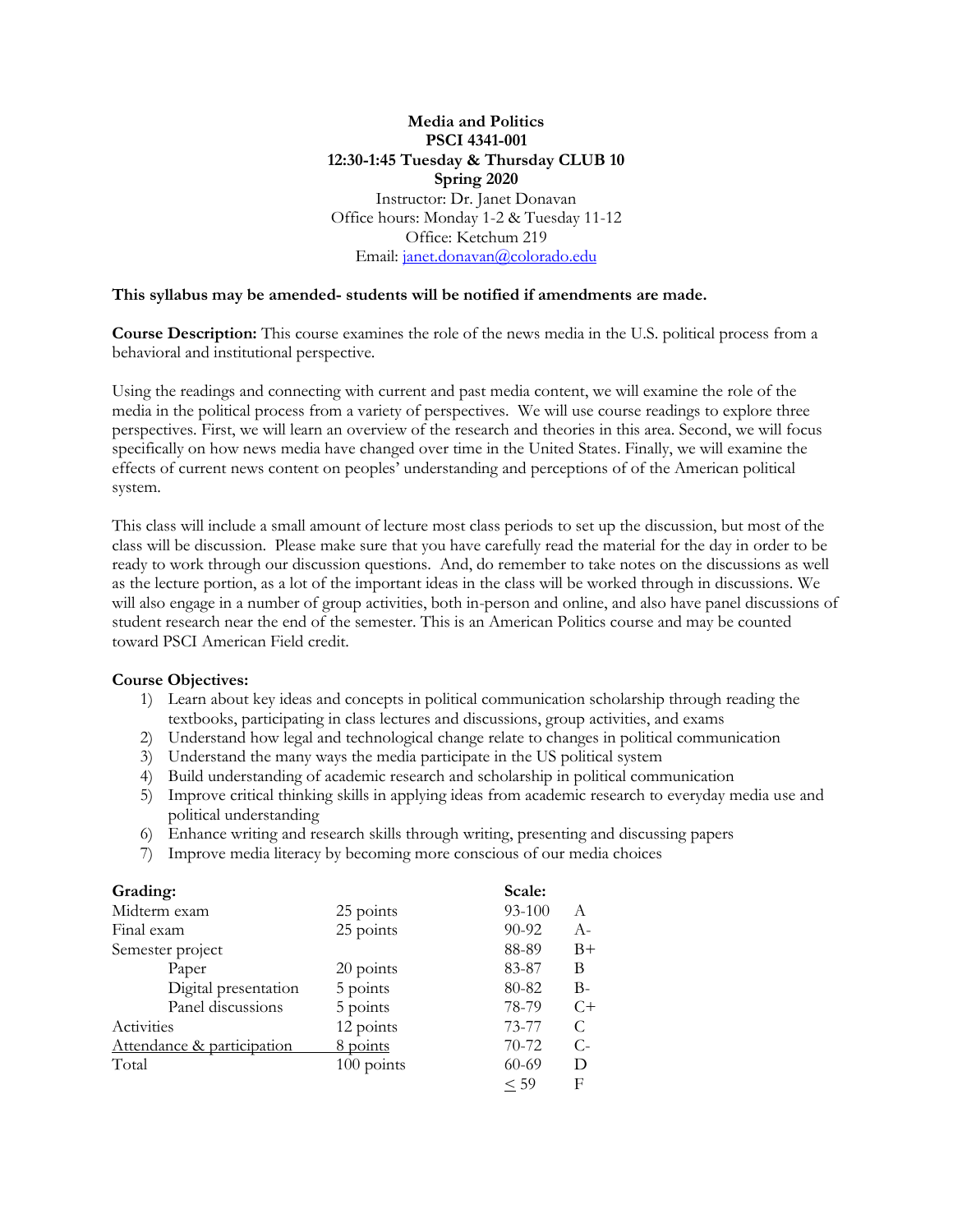#### **Required texts:**

- Graber, Doris & Johanna Dunaway. 2018. *Mass Media & American Politics*, 10th ed. Sage: Thousand Oaks, CA. ISBN 9781506340234
- Epstein, Ben. 2018. *The Only Constant is Change: Technology, Political Communication, and Innovation over Time.* Oxford. ISBN 9780190698973
- Forgette, Richard. 2018. *News Grazers: Media, Politics, and Trust in an Information Age.* CQ Press. ISBN 9781933116884

**Additional required readings provided online.**

#### **Course Requirements:**

**Group Activities:** We will engage in group activities over the course of the semester, including both in-class and online activities. Some activities are included in the schedule, others may be added over the course of the semester. There are no make-ups for group activities- students who miss group activities will have their grades calculated by removing the activity from the denominator of their final grade.

**Midterm Exam:** The midterm exam is an essay exam. The essay questions will be distributed in class, and students will submit the exam online. We will not have class on the date the midterm exam is due in order to give students time to complete the exam. The exam is worth 25 points of the final grade and is required to receive a passing grade in the course. Make-up exams will be given only in cases of documented medical or family emergency, religious observances or university absences related to participation in universitysanctioned activities. If it is physically possible, the instructor must be notified in advance of such an emergency. All make-ups are at the instructor's discretion and would be in a different format than the original.

**Participation/Attendance:** Students are required to be in class each day and to participate in class discussions. Because this is an upper-division class that encourages and requires students to work through the ideas and material, the class cannot be successful without your attendance and participation. Attendance will be taken in class each day, and students will be penalized for more than 2 unexcused absences. Participation will also be noted and graded qualitatively. Please keep in mind that not all talking is going to enhance your participation grade, and that participating cannot make up for lack of attendance or vice versa. The best way to earn the attendance and participation points is to be in class every day with the readings completed and ready to discuss. Attendance and participation are worth a total of 8 points.

**Final Exam:** The final exam is an essay exam, and will be in the same format as the midterm. The essay questions will be distributed in class, and students will submit the exam online by the end of our assigned final exam period. We will not have an in-person meeting during the final exam time period. The exam is worth 25 points of the final grade and is required to receive a passing grade in the course. Make-up exams will be given only in cases of documented medical or family emergency, religious observances or university absences related to participation in university-sanctioned activities. If it is physically possible, the instructor must be notified in advance of such an emergency. All make-ups are at the instructor's discretion and would be in a different format than the original.

**Semester Project:** The semester project will consist of three components, all designed to help students gain an in-depth understanding of a topic in politics & media and share that understanding with the class. The semester project is aimed at improving critical thinking, research, writing, and presentation skills of students, as well as substantive knowledge about the research topic. Students will be given a list of potential research topics with starter reading lists early in the semester.

**Paper**: Each student will write a 7-8 page, double-spaced, literature review on one of the topics distributed in class. More information about the format and expectations will be distributed with the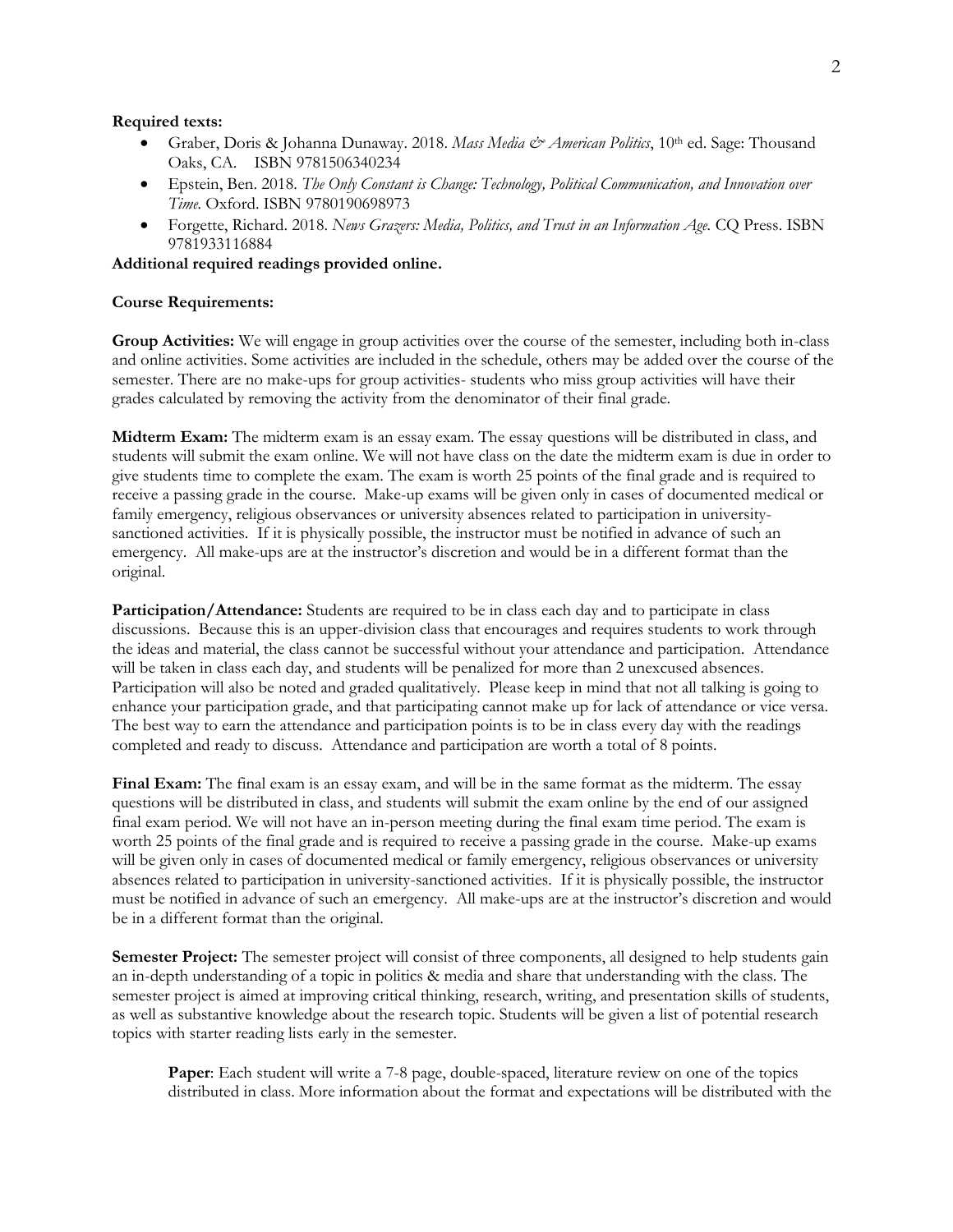topic options. The paper is valued at 20-points or 20 percent of the final grade, and is required for a passing grade in the course. Late papers will be penalized at 1-point per day.

**Digital Presentation:** Each student will prepare a digital presentation and post it on Canvas by the assigned due date. More information on digital presentations will be provided later in the semester. The digital presentation is valued at 5 points. Students are required to submit a digital presentation, and to view the digital presentations of the rest of the class.

**Panel Discussions:** Each student will be assigned a panel on one of the panel discussion dates, based on the chosen paper topic. In the panel discussions, students who researched a topic will serve as experts on that topic and answer questions from the instructor and the class. Students must participate in panel discussions on the date assigned. An alternative assignment will be provided only in documented cases of medical or family emergency, and are at the instructor's discretion. The panel discussion is valued at 5 points, and includes participating in the assigned panel, as well as being present for, and asking questions, in other panels.

# **Course Policies:**

**Course communications:** Email is the official mode of communication for the University of Colorado at Boulder. Students are required to regularly check their @colorado.edu email (at least every 48 hours) for updates regarding the course. Students are responsible for receiving any messages sent by the instructor to the class email list, or individually to the student. Students are responsible for ensuring that any email sent by the student to the instructor is received. In addition, students are responsible for checking the D2L site for the course regularly, and for completing any assignments on D2L on time.

**Contacting the Instructor:** Please feel free to contact me with questions about the course. The best ways to reach me are to come by office hours, or to email. You may also call my office phone, but that is a less efficient means of reaching me. I always answer email within 48 hours, so if you do not receive a reply, that means I did not get your email and you should try to contact me again. When addressing me, please address me in person or in email as Janet or Professor Donavan.

**Course Etiquette:** Students are expected to come to class on time and stay the entire time. If it is necessary to come late or leave early, please let me know in advance. If your schedule does not permit you to be on time and in class on a regular basis, please take another course. Students are expected to be respectful of each other and of the instructor; lively debate is encouraged, but personal attacks are prohibited. These guidelines should be obvious, and they will help to make the course a more enjoyable experience for all. For more information on University requirements regarding classroom behavior please see <http://www.colorado.edu/policies/classbehavior.html>and at [http://www.colorado.edu/studentaffairs/judicialaffairs/code.html#student\\_code.](http://www.colorado.edu/studentaffairs/judicialaffairs/code.html#student_code)

**Electronic Devices:** Electronic devices, including computers, tablets and mobile phones, are prohibited in class. The use of these devices causes serious disruption in class and affects the learning of other students. Computers, phones and other devices must be turned off and put away during class. Students may appeal this policy on an individual basis by coming to office hours and providing sufficient reason why an exception to the policy is necessary. Exceptions to this policy are at the instructor's discretion. There may be days where students are asked to bring electronic devices as part of a topic or group activity.

University Policies:

#### ACCOMMODATION FOR DISABILITIES

If you qualify for accommodations because of a disability, please submit your accommodation letter from Disability Services to your faculty member in a timely manner so that your needs can be addressed. Disability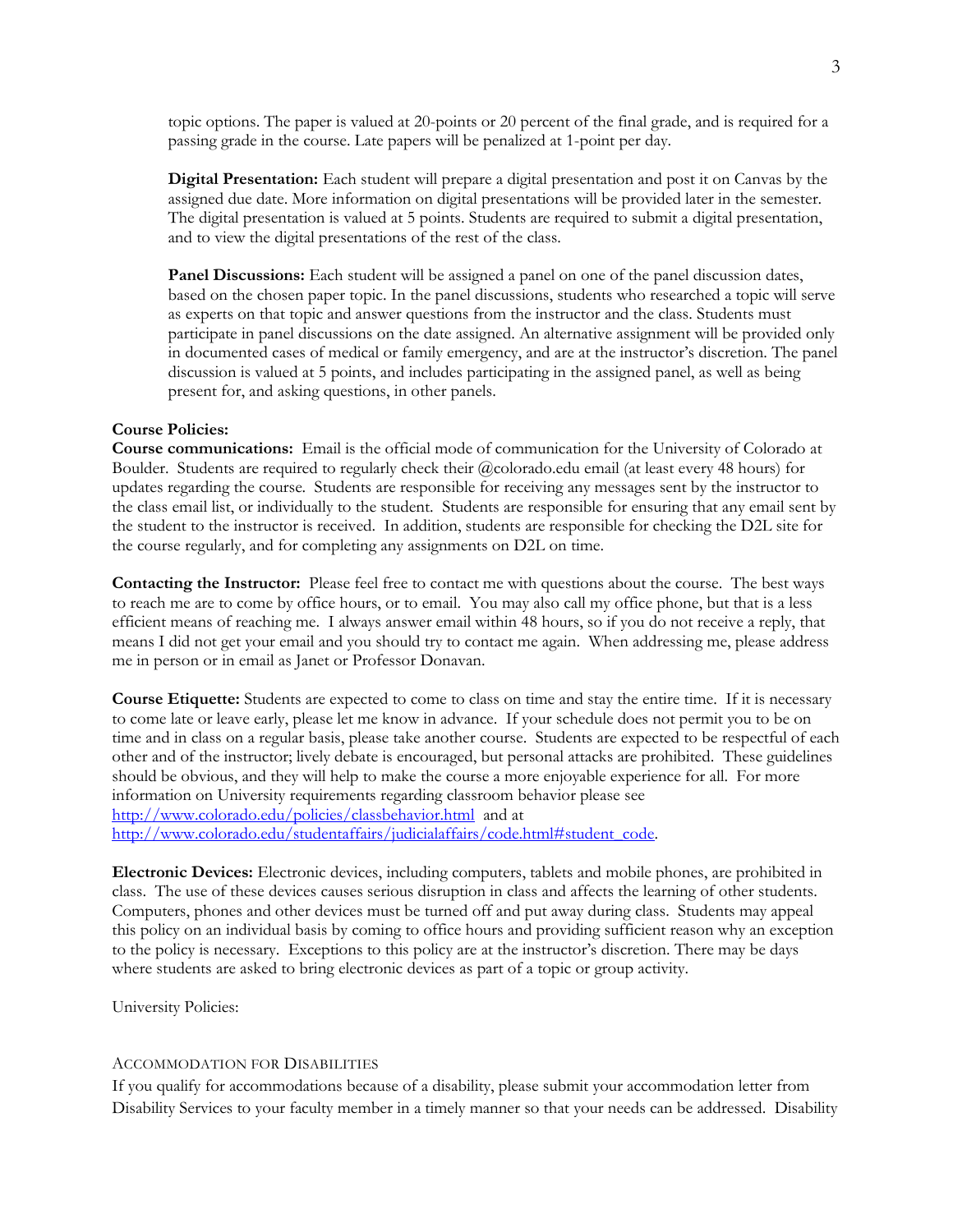Services determines accommodations based on documented disabilities in the academic environment. Information on requesting accommodations is located on th[e Disability Services website.](http://www.colorado.edu/disabilityservices/students) Contact Disability Services at 303-492-8671 or  $\frac{dsinfo(\omega) \cdot \text{colorado.edu}}{\text{colorado.edu}}$  for further assistance. If you have a temporary medical condition or injury, see [Temporary Medical Conditions](http://www.colorado.edu/disabilityservices/students/temporary-medical-conditions) under the Students tab on the Disability Services website.

#### CLASSROOM BEHAVIOR

Students and faculty each have responsibility for maintaining an appropriate learning environment. Those who fail to adhere to such behavioral standards may be subject to discipline. Professional courtesy and sensitivity are especially important with respect to individuals and topics dealing with race, color, national origin, sex, pregnancy, age, disability, creed, religion, sexual orientation, gender identity, gender expression, veteran status, political affiliation or political philosophy. Class rosters are provided to the instructor with the student's legal name. I will gladly honor your request to address you by an alternate name or gender pronoun. Please advise me of this preference early in the semester so that I may make appropriate changes to my records. For more information, see the policies on [classroom behavior](http://www.colorado.edu/policies/student-classroom-and-course-related-behavior) and the [Student Code of Conduct.](http://www.colorado.edu/osccr/)

### HONOR CODE

All students enrolled in a University of Colorado Boulder course are responsible for knowing and adhering to the Honor Code. Violations of the policy may include: plagiarism, cheating, fabrication, lying, bribery, threat, unauthorized access to academic materials, clicker fraud, submitting the same or similar work in more than one course without permission from all course instructors involved, and aiding academic dishonesty. All incidents of academic misconduct will be reported to the Honor Code [\(honor@colorado.edu\)](mailto:honor@colorado.edu); 303-492- 5550). Students who are found responsible for violating the academic integrity policy will be subject to nonacademic sanctions from the Honor Code as well as academic sanctions from the faculty member. Additional information regarding the Honor Code academic integrity policy can be found at the [Honor Code](https://www.colorado.edu/osccr/honor-code)  [Office website.](https://www.colorado.edu/osccr/honor-code)

#### SEXUAL MISCONDUCT, DISCRIMINATION, HARASSMENT AND/OR RELATED RETALIATION

The University of Colorado Boulder (CU Boulder) is committed to fostering a positive and welcoming learning, working, and living environment. CU Boulder will not tolerate acts of sexual misconduct (including sexual assault, exploitation, harassment, dating or domestic violence, and stalking), discrimination, and harassment by members of our community. Individuals who believe they have been subject to misconduct or retaliatory actions for reporting a concern should contact the Office of Institutional Equity and Compliance (OIEC) at 303-492-2127 or cureport@colorado.edu. Information about the OIEC, university policies, [anonymous reporting,](https://cuboulder.qualtrics.com/jfe/form/SV_0PnqVK4kkIJIZnf) and the campus resources can be found on the [OIEC website.](http://www.colorado.edu/institutionalequity/)

Please know that faculty and instructors have a responsibility to inform OIEC when made aware of incidents of sexual misconduct, discrimination, harassment and/or related retaliation, to ensure that individuals impacted receive information about options for reporting and support resources.

# RELIGIOUS HOLIDAYS

Campus policy regarding religious observances requires that faculty make every effort to deal reasonably and fairly with all students who, because of religious obligations, have conflicts with scheduled exams,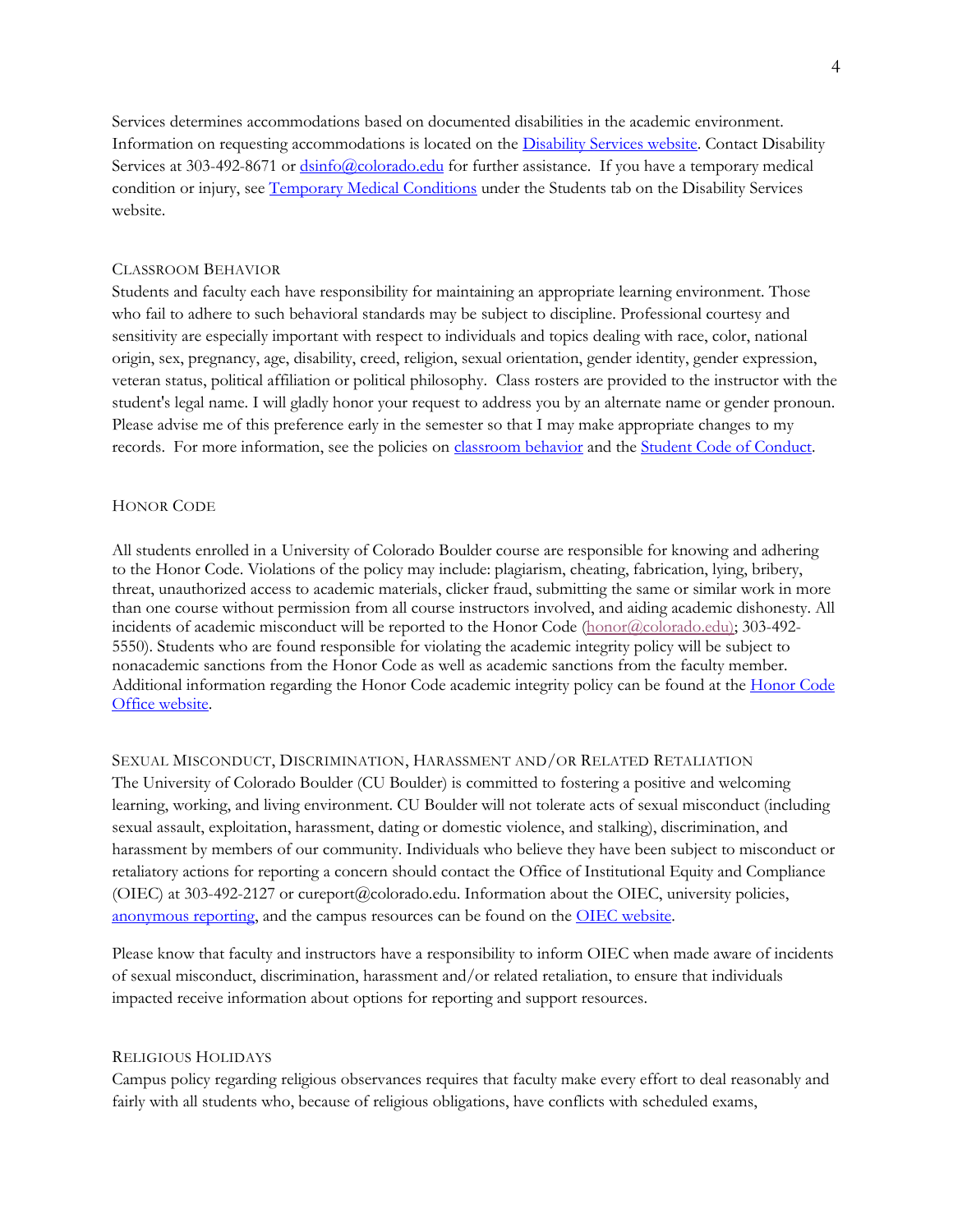assignments or required attendance. In this class, students should contact the instructor within two weeks of any necessary accommodation. I am happy to make religious accommodations.

See the *campus policy regarding religious observances* for full details.

# **Course schedule and readings:**

# Reading Schedule:

Readings are to be completed BEFORE class on the assigned day. This reading schedule may be altered by adding or subtracting readings, and/or changing dates.

### **Part 1: The mass media as a political institution in American politics**

| <u>Week 1: January 14 &amp; 16</u>                                                              |
|-------------------------------------------------------------------------------------------------|
| Tuesday: Introduction to course, brainstorming about mass media and politics, pass out syllabus |
| Thursday: The roles of media in the American political system                                   |
| Readings: Graber & Dunaway, ch. 1                                                               |
|                                                                                                 |
| <u>Week 2: January 21 &amp; 23</u>                                                              |
| Tuesday: Media ownership & the concept of a free press                                          |
| Readings: Graber & Dunaway, ch. 2 & 3                                                           |
| Thursday: The changing media landscape                                                          |
| Readings: Graber & Dunaway, ch. 4                                                               |
| <u>Week 3: January 28 &amp; 30</u>                                                              |
| Tuesday: News-making, news-reporting and policy                                                 |
| Readings: Graber & Dunaway, ch. 5 & 6                                                           |
| Thursday: Media coverage of the executive, legislative and judicial branches in the U.S.        |
| Readings: Graber & Dunaway, ch. 7                                                               |
| Week 4: February 4 & 6                                                                          |
| Tuesday: Media coverage of the executive, legislative and judicial branches in the U.S.         |
| Readings: Graber & Dunaway, ch. 8                                                               |
| Thursday: Media coverage of state, local and international politics                             |
| Readings: Graber & Dunaway, ch.9                                                                |
| <u>Week 5: February 11 &amp; 13</u>                                                             |
| Tuesday: Media coverage of state, local and international politics                              |
| Readings: Graber & Dunaway, ch.10                                                               |
| Thursday: Mon: Media effects on attitudes and behavior                                          |
| Readings: Graber & Dunaway, ch. 11                                                              |
| <u>Week 6: February 18 &amp; 20</u>                                                             |
| Tuesday: Elections in the digital era                                                           |
| Readings: Graber & Dunaway, ch. 12                                                              |
| Thursday: Incivility, negativity and media bias                                                 |
| Readings: Graber & Dunaway, ch. 13                                                              |
| News habits & news content in-class activity, Midterm exam distributed in class                 |
| <u>Week 7: February 25 &amp; 27</u>                                                             |
| Tuesday: The future of mass media in politics,                                                  |
| Readings: Graber & Dunaway, ch. 14                                                              |
| Thursday: Midterm exam due on Canvas by 8pm, NO CLASS MEETING                                   |